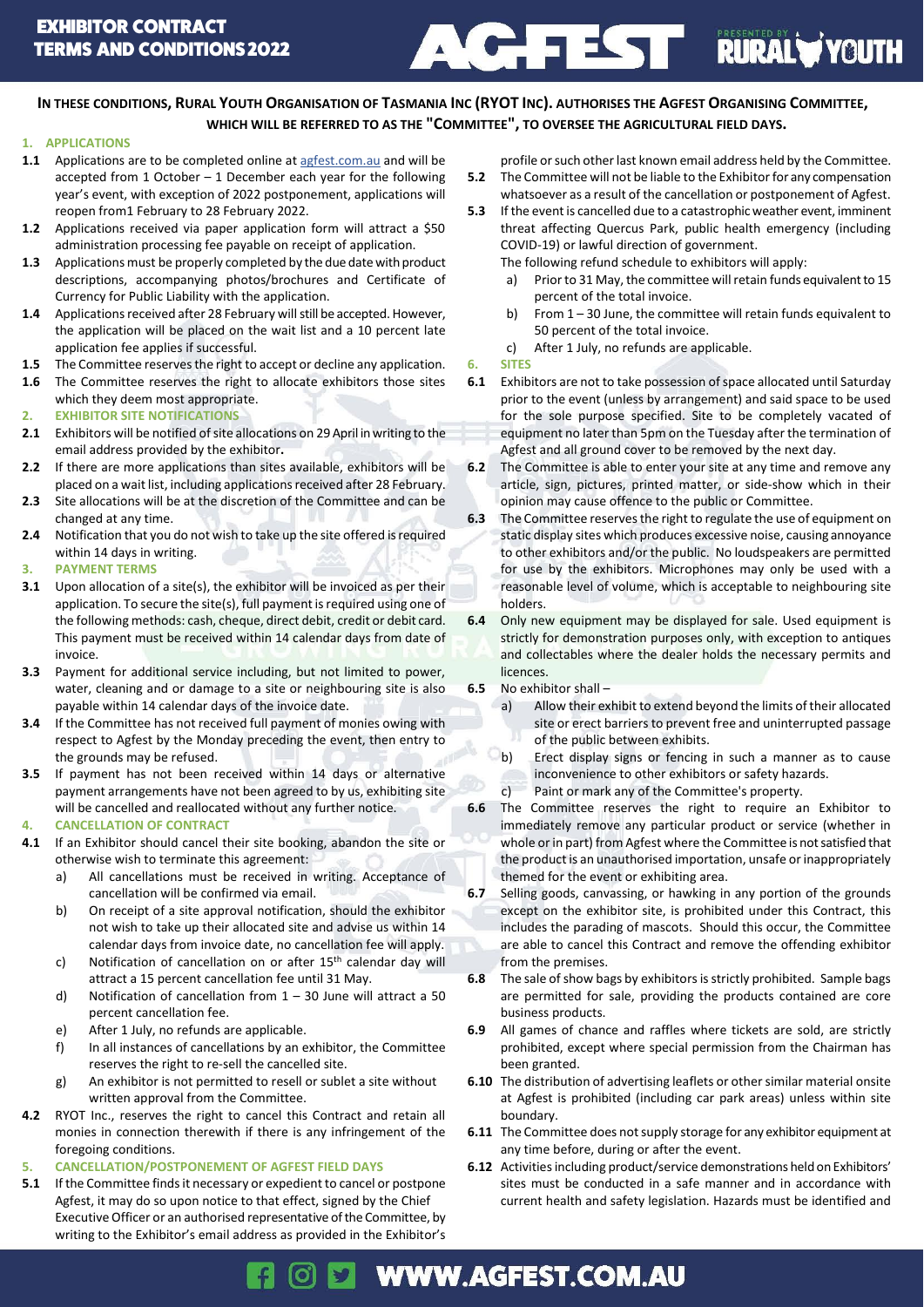

registered on the Exhibitor's Hazard Identification form, highlighting steps taken to eliminate, isolate or minimise hazards. A hazard Identification form must be displayed on all exhibitor sites.

- **6.13** No balloons are allowed on site.
- **6.14** Exhibitors are not permitted to charge for activities within their sites where goods are not provided to take home or be consumed. This includes animal petting and amusement activities.
- **6.15** Exhibitors who offer cash sales only must display signage advising patrons. When the signage is not displayed the Committee shall have the power to enter the site and erect a sign in a prominent position.
- **6.16** Exhibitors who use the complimentary onsite loading and lifting service do so at their own risk. We do not accept any responsibility for any loss, damage to goods or structures.
- **6.17** Exhibitors who require water to be delivered to their sites will incur a \$25 fee which covers a maximum of two deliveries per day and the exhibitor must also complete a delivery request form prior to the event to guarantee delivery. Fee will be invoiced on application.
- **7. SITE SHARING OR SUBLETTING**
- **7.1** The exhibitor must not share, assign, on-sell, or part with the possession of the whole or any part of the site, other than in accordance with clause 7.2.
- **7.2** Exhibitors that invite another firm to display or demonstrate goods and/or services on their site must ensure the firm concerned applies to sublet the site(s) by completing a separate Site Share Application Form and paying the site share fee. If they fail to do so, the primary exhibitor will be liable to pay a sublet penalty fee of \$500.
- **8. EARLY PACK UP PENALTY**
- **8.1** Exhibitors are expected to trade for the entire event. If an exhibitor does not exhibit for the full Agfest period without approval, the Committee has the right to decline or not accept (without prejudice to any other right) future applications from that exhibitor. Exhibitors that fail to exhibit for the full period of Agfest may also be liable for an early break down infringement penalty of \$500 and/or a \$500 bond being placed on the exhibitor for subsequent events.

An early break down infringement may be issued if:

- a) The exhibitors' site is unmanned before the official close of the event at 4pm on any day of the event.
- b) The exhibitors' products and/or displays are substantially removed from the site or are packaged and unable to be viewed or purchased by exhibit attendees.
- c) The exhibitor has made a substantial effort to dismantle or remove products, displays or promotional material, determinable at Committee discretion.
- d) Exhibitors may commence packing up on 3:30pm on final day of the event, however, must continue to trade until 4pm.
- **9. CONDUCT**
- **9.1** Exhibitor and/or employees to conduct themselves in an orderly and respectful manner while they are on the grounds. The Committee has zero tolerance to violence, harassment, bullying, aggression, intoxication or illicit substance use.
- **10. HEALTH AND SAFETY**
- **10.1** Exhibitors hereby agree to occupy and use the site at their own risk and shall accept all liability for damage or injury to any persons or property caused by the exhibitor and hereby release and indemnify RYOT Inc., the Committee and their servants and agents fromall claims and demands of any kind and from all liability which may arise in respect of any accident, damage or injury occurring to any person, persons or property on the site caused by the exhibitor, but subject to RYOT Inc or the committees negligence (refer clause 11.1).
- **10.2** Exhibitors hereby undertake to faithfully conform with the requirements of any Act of Parliament which may govern the erection of structures, displays and/or demonstration and/or sales of machinery and other products and also to conform with any regulations, by-laws or ordinances made under such Acts of Parliament or by any Government, Semi-Government or Local Government Authority duly authorised to make regulations, by-laws or ordnances in connection herewith including the requirements of the Foods Act.
- **10.3** The Committee has the right to inspect any structure and contents erected on the area covered by this contract and if in their opinion and after consulting the fire authorities, a risk to public safety or property is identified, the exhibitor will be notified, and the risk must be eliminated immediately.
- **10.4** Exhibitors must be cognisant with the Health and Safety legislation *WHS Act 2012* (TAS) and any related or relevant legislation and must comply with its provisions. Exhibitors are responsible for their safety and the safety of others who may be impacted by their activities on site.
- **10.5** Prior to commencing set up onsite all exhibitors and any contractors engaged must complete a site induction. Induction sign off and hazard checklist must be available for review on request by the Committee or government authority.
- **10.6** All tent and marquee pegs must be covered with protective features such as bags or shrubs, as must other dangerous spikes, protruding objects, etc.
- **10.7** Each exhibitor must have at least one 2A30B(E) 2.5kg fire extinguisher tested and tagged readily available onsite. Exhibitors who are cooking on site must also have a fixed fire blanket within easy reach of cooking area.
- **10.8** Any displays that may create a hazard must be isolated to prevent access or harm due to noise, dust, sparks or debris by a solid physical barrier. The barrier should be positioned at such distance from the activity to further reduce and/or eliminate risk to the public.
- **10.9** Knives cannot be sold to any person under the age of 16. Due to the amendment of the *Police Offences Act* 1935, all exhibitors selling knives must clarify with purchaser their intention of use. All knives are classed as a 'dangerous article' and cannot be carried in a public place without a lawful reason and the purchased item cannot be carried around the event.
- **10.10** All exhibitors must disclose Dangerous Goods and Hazardous substances on their sites within their application. This includes LP gas, fuel and poisons and correct storage will be enforced at all times.
- **10.11**The storage and handling of LP gas, including the use of BBQs in marquees, need to comply with the code of practice for the safe use of LPG gas at public events. Mobile catering vehicles - all mobile catering vehicles (incl. trailers) utilising LP gas need to have a compliance plate displayed ensuring the equipment meets the appropriate gas installation standard. BBQs and appliances - all appliances (including BBQs) need to display an approved badge as being certified. Gas cylinders must be securely attached to a solid object to prevent the cylinders being knocked over. The use of LP gas outdoor heating devices is not permitted within temporary structures. All LP gas must be ordered from Committee supplier.

### **11. INSURANCE & SECURITY**

- **11.1** All exhibitors must carry a minimum \$5 million public liability policy to cover their involvement at Agfest. A copy of the Certificate of Currency must be available at Agfest for inspection upon request. Furthermore, the Committee or our insurers may seek recovery from an exhibitor if they believe any loss/damage to our property is a result of an exhibitor's negligence.
- **11.2** RYOT Inc., shall not, irrespective of the cause, be liable for any loss or damage whatsoever to the exhibitor's property or property hired by the exhibitor, subject to RYOT Inc's negligence.
- **11.3** Although the Committee provides night security three days prior to, during and two days after the event, the Committee will not be liable for loss or damage to the exhibitor's property while it is on the Agfest site.
- **11.4** Exhibitors are encouraged to arrange their own insurance cover for their property, including contents, plant, machinery, stock, monies, motor vehicles and mobile plant and equipment.
- **11.5** No persons are permitted to stay on-site overnight, including car parks.
- **12. POWER & UNDERGROUND ASSET PROTECTION**
- **12.1** Prior to any groundwork commencing (ie. before digging any holes or driving any objects into the ground), exhibitors and/or their contractors must ensure there are no underground power cables or

# **WWW.AGFEST.COM.AU**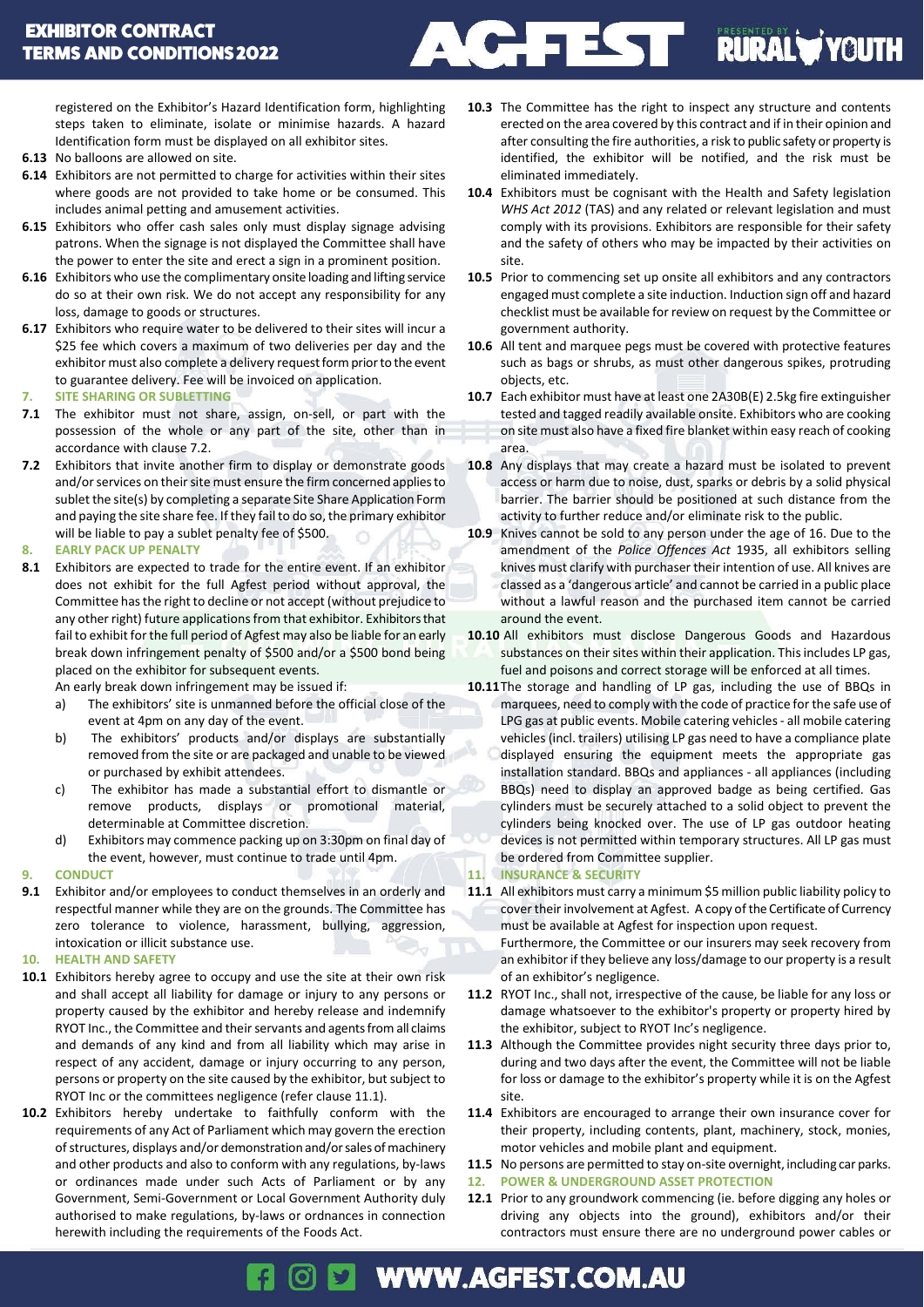**AC TE RURAL VOUTH** 

water pipes that could be damaged or cause injury to the exhibitor or their staff or the public. They must have their proposed groundwork authorised by the Committee. All damage caused by exhibitors, their staff or contractors will be repaired at the exhibitor's expense.

- **12.2** Underground assets will be marked on the ground. Exhibitors, and/or their contractors must maintain a 600mm safe distance from these assets.
- **12.3** The Agfest site is governed by the Australian electrical regulations for shows and carnivals – AS/NZS 3002:2002.
- **12.4** Electrical compliance tags: All electrical equipment and leads must conform to with AS 3760 electrical regulations and carry current proof of testing.
- **12.5** If an exhibitors' appliance(s) trips the circuit breaker (through fault or overloading) it will incur a penalty of \$100 on-charged to the exhibitor/food vendor and may thereafter not be permitted to be used onsite. The Committee will not be liable for any loss of revenue due to the removal of unsafe or over-loaded equipment.
- **12.6** Exhibitors are required to assess their power usage and order power at their expense. Late orders for additional power will incur an additional fee of \$5 and may not be able to be fulfilled.
- **12.7** Exhibitors who order power will be required to display provided tag on the lead connected to the power grid. If this tag is lost or damaged a replacement fee of \$25 is payable.
- **12.8** Exhibitors who connect to the Agfest power grid and do not have authorisation to do so by displaying the appropriate tag will be issued with an onsite infringement notice and be automatically charged per connection and invoice is payable as per clause 3.4 and will incur an additional fee of \$25.
- **12.9** The use of generators is strictly prohibited unless for display purposes and if doing so, please consider the fumes and ensure the noise level does not create a nuisance.
- **12.10**Any required onsite electrical work is to be carried out by a qualified electrician who must provide the Committee with a compliance certificate. The Committee recommends contracting our onsite electrician.
- **12.11**The Committee will not be liable for any costs arising from loss of the public power supply to the property.

### **13. FOOD AND BEVERAGES**

- **13.1** Exhibitors/food vendors serving any food/beverages (including light refreshments, complimentary and samples) at any time during the event must apply to the Committee for approval or disclose on the exhibitor application. All hospitality areas must be registered with the local council.
- **13.2** Council compliance: All exhibitors/food vendors preparing and/or serving food/beverages must comply with all Meander Valley Council health requirements and hygiene regulations. Registration certificates must be applied for and displayed if issued. Environmental Health Officers from the local Council will visit and check for compliance. Should the Council find any exhibitor/food vendor to be operating in an unhygienic or unsafe manner, the exhibitor/food vendor's food service will be closed for the remainder of the event. All fees paid by the exhibitor/food vendor will be forfeited and no compensation payable.
- **13.3** Espresso coffee and other coffee drinks are not to be sold except by authorised food vendors. These drinks may be given away by exhibitors if prior written approval is sought and authorised by the Committee or disclosed on application. Refer to clause 13.2 regarding onsite hospitality.
- **13.4** Approved coffee vendors are permitted to sell homemade sweet pastries, cakes and biscuits and must provide lids for hot beverages and are not permitted to sell soft drink**.**
- **13.5** No exhibitor (except official caterer, community caterers, Quercus Tastes, THA beverage centre and Dairy Pavilion exhibitors) are permitted to sell food for consumption on site without written permission from the Committee.
- **13.6** Dispensing of alcohol for onsite consumption is restricted to Tasmanian

Hospitality Association beverage centre, hours of operation are 10:30 - 15:30 daily. No bottle sales are permitted for immediate consumption. All exhibitors selling alcohol are covered by the event liquor licence and all servers must hold Responsible Serving of Alcohol certification. Any exhibitor or patron found to be intoxicated or under the influence of drugs or other illicit substances will be ejected from the site.

### **14. VEHICLES**

- **14.1** Only nominated display vehicles are permitted anywhere in the exhibition area during opening hours (8am to 4pm). Vehicles on exhibitor sites must comply with clause 14.2. Any vehicles parked on roadways, pedestrian areas, including behind sites, and/or any unauthorised vehicle driving inside the exhibition area between 8am and 4:30pm will be issued with an infringement penalty of \$200, and/ or may be removed at the owner's risk and expense. Any issued vehicle permit may be cancelled preventing its entry on following event days at Committee discretion.
- **14.2** Vehicles that are not an exhibitor's product i.e. sign written/branded company vehicle or vehicle used to showcase the application of the exhibitor's product/ service, must remain stationary and be fully integrated into the exhibit display throughout the event. This excludes vehicles utilised for exhibitor staff transportation, storage, or restocking, which must be parked off site in the designated exhibitor car parks. Non-complying vehicles will be liable for removal and/or penalty as described in clause 14.1. Compliant vehicles must display an approved pass.
- **14.3** Limited Access Service Vehicle passes allow exhibitors to enter Agfest for the purpose of restocking and refurbishing sites from 6am–7.45am and 4:30pm–6pm. All gates for inbound traffic close at 7:45am without exception and all vehicles must be offsite no later than 8am. Any vehicle remaining onsite that is not within this timeframe will be liable for parking infringement penalty action as defined in clause 14.1.
- **14.4** Unless required for mobility access, the use of golf carts, segways, motorcycles, side-by-side vehicles, skateboards, unicycles and bicycles is prohibited from anywhere in the exhibition area without the written authorisation of the Committee.
- **14.5** The flying of drones and unmanned aerial vehicles (UAVs) by exhibitors and/or contractors without the written authorisation of the Committee is prohibited.
- **14.6** Driving within the site or lining up at the exit gates prior to 4:30pm on Saturday of the event is strictly prohibited and in breach of clause 14.1. Access/exit will not be granted before 4:30pm.
- **14.7** Trucks up to 9 tonne GVM classification are not permitted to enterthe site on the final day for pack up. Livestock transporters are the only exemption when collecting livestock as its sole purpose.
- **14.8** Speed limit is 10 kmph within Quercus Park.
- **15. ANIMALS** (full copy of the sit[e Biosecurity](https://www.ruralyouth.com.au/client-assets/documents/BiosecurityPlanQuercusPark.pdf) Plan is available via website)
- **15.1** Exhibitor must comply with the Animal Welfare Guidelines to ensure all livestock are treated in accordance with good animal welfare practices including adequate shelter, feed and water as required, provision of a rest area and limited time on display.
- **15.2** Exhibitors must complete the appropriate Health Declaration Form [www.farmbiosecurity.com.au/toolkit/declarations-and-statements/](http://www.farmbiosecurity.com.au/toolkit/declarations-and-statements/) before unloading the animals and provide a copy to event organiser no later than Tuesday prior to event days.
- **15.3** Horse owners must complete a Tracing Log form [dpipwe.tas.gov.au/Documents/efaform.pdf](https://dpipwe.tas.gov.au/Documents/efaform.pdf) before unloading the horse and provide a copy to event organiser no later than seven days prior to the event.
- **15.4** Horse owners must abide by the Equestrian Australia rules whilst at the event.
- **15.5** Exhibitors must complete Livestock Movement Permit (if applicable) and send copy to event organiser no later than seven days prior to the event.
- **15.6** Exhibitors must be aware of the onsite contact numbersin the event of an animal injury, health issue or death.
- **15.7** Animals that are left overnight at the property, the owner will be required to complete a waiver.

#### ര **WWW.AGFEST.COM.AU**